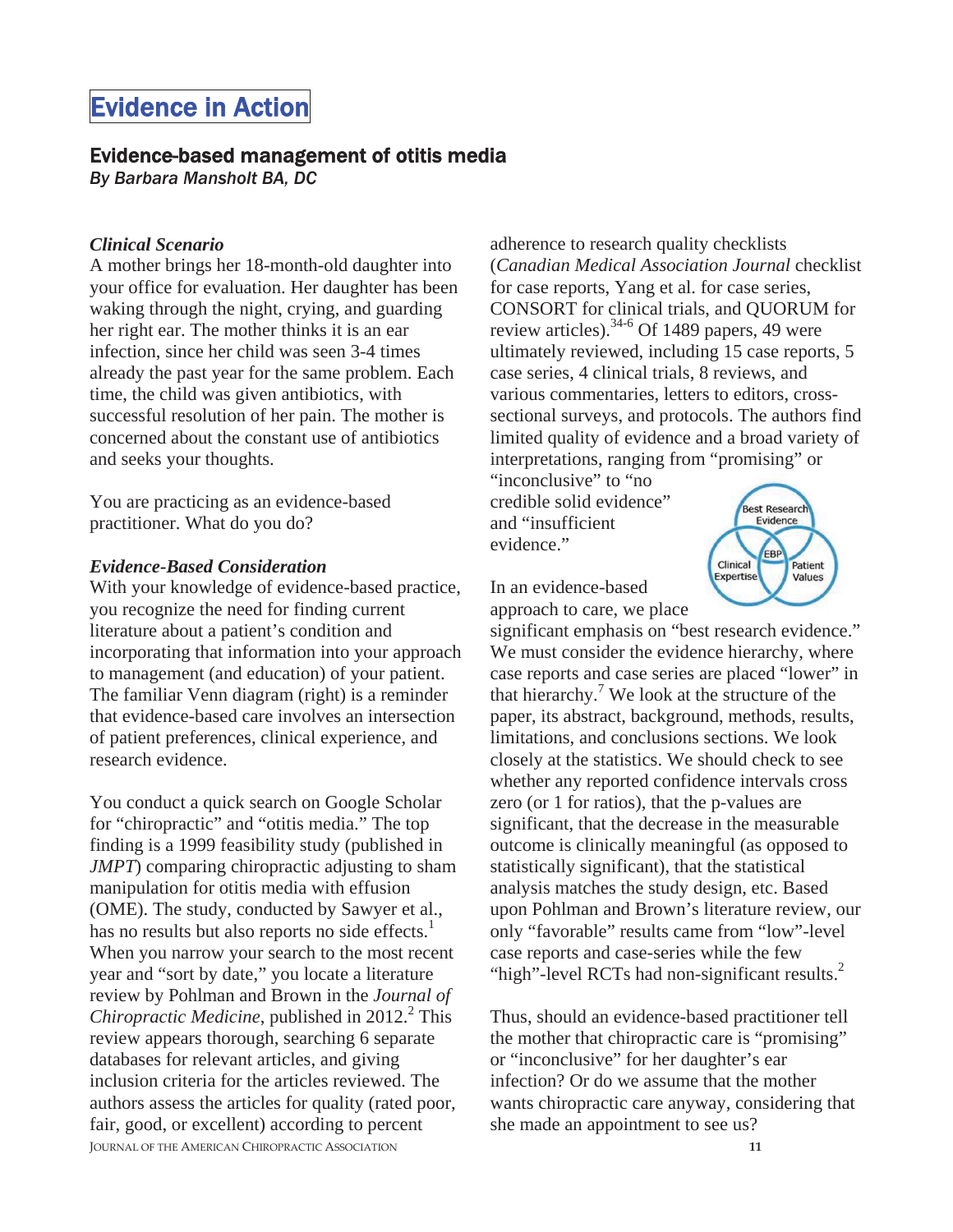

Look at the more elaborate Venn diagram on your left. Patient values include not just values, but also characteristics and circumstances. Intersections occur

within levels and at multiple levels, and clinical decision-making occurs throughout all 3 areas. Are you addressing this area? Do you think you've addressed it?

Consider a paper by Dartmouth University researchers published last year in the *British Medical Journal*,"Stop the silent misdiagnosis: patients' preferences matter."8 They begin by challenging "the widespread assumption that the right treatment choice is a matter of science alone" and whether doctor always knows best.

How does one make a *preference diagnosis*? I might believe that my patient is fully and confidently informed prior to coming into my office. But is this realistic? Even studious patients come to us for advice, lacking confidence in their decisions. Is that advice coming from the perspective of information or from the perspective of our belief system in what we hope is true regarding the available treatment and regardless of existing evidence?

To truly be "evidence informed," we must follow 3 steps to make a preference diagnosis:

- Mindset of scientific detachment
- <sup>x</sup> Use scientific data to formulate a provisional diagnosis, and
- Engage the patient in conversation and deliberation

**Mindset of scientific detachment:** This is a difficult natural instinct to override. Simply asking what we would do or what we would have a loved one pursue is not enough. We must truly be objective and respect our patient.

**Formulate a data-driven provisional diagnosis:** While this seems analogous to assembling a list of treatment options and potential benefits/risks/side effects (see below), the authors suggest consulting a data-based predictor of preference to ascertain what the patient's preference might be (such information may or may not be available).

## **Engage the patient in conversation:**

*Team talk*. Is our patient looking for a diagnosis, alternative treatment option, or has he or she already decided on a preferred treatment approach? It is important as "portal of entry" providers that we acknowledge the possibility of all 3 before moving forward. No patient should feel judged or pressured into making a treatment decision without being aware of all of the options.

*Option talk*. After trust and conversation are established, we can present a list of treatment options and potential risks, benefits, and the side effects of each. Before this disclosure seems too scary, remember that they are in our offices because they are interested in non-invasive, minimal side-effect options. Respecting your patient's judgment and intelligence will only provide for a longer term, mutually respectful doctor-patient relationship.

*Decision talk*. I used to ask my patients, "How do you want to proceed?" It's as simple as that. If your patient asks for your recommendation, give it. This could also be a perfect time for engaging the patient in rehabilitation or lifestyle modification to address a chronic problem.<sup>8</sup>

# **Application of what we've learned**

What about the mother with a child who is suffering from otitis media? Let's say she found us through the Yellow Pages© and has limited experience with chiropractic care, although she has listened (with some skepticism) to other parents regarding potential benefits of chiropractic care for children. Do we know that she wants her 18-month-old child treated? Through a thorough case history and examination, we must evaluate and correctly differentiate acute vs. chronic otitis media as well as otitis media with effusion. Of course, we must